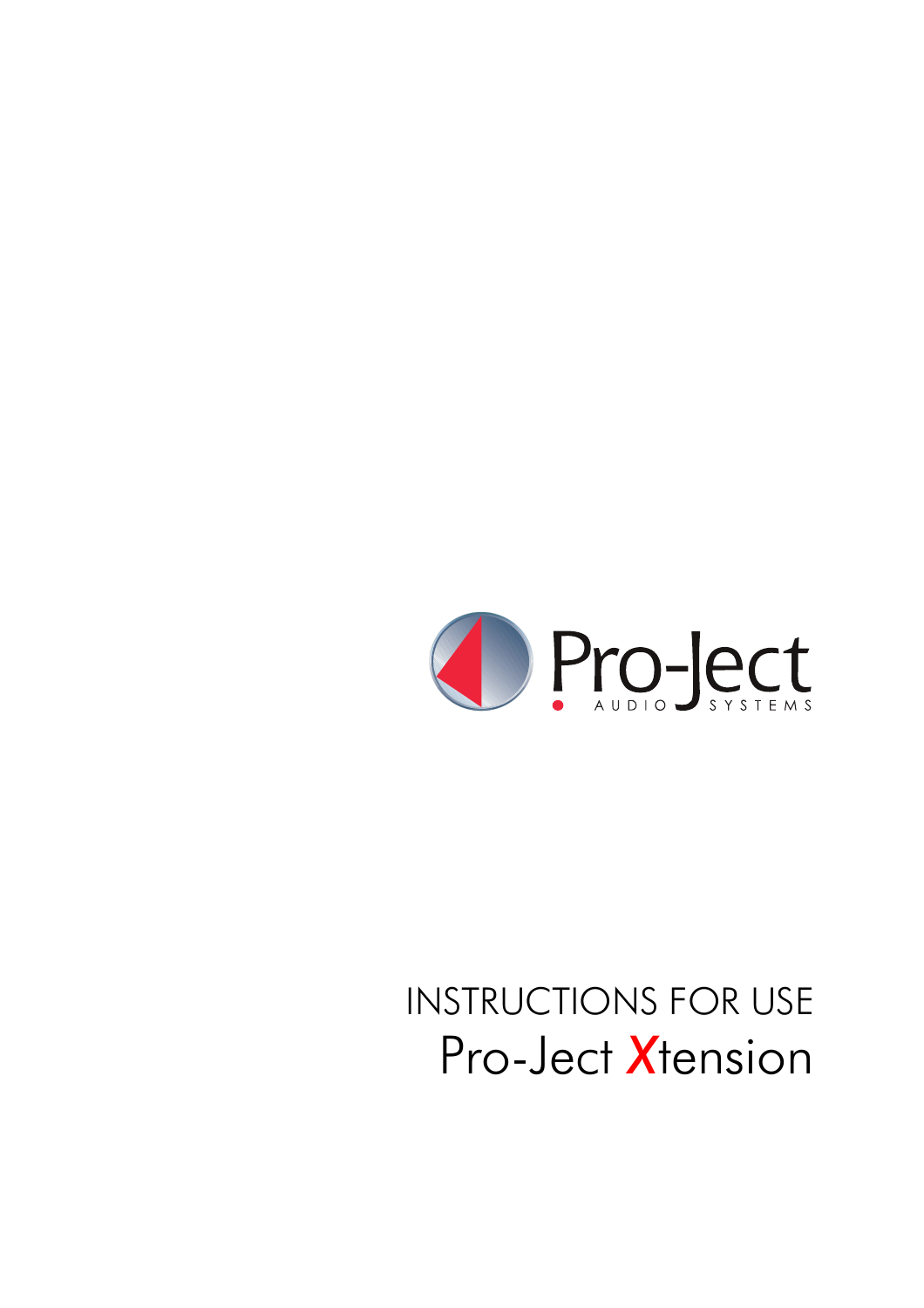

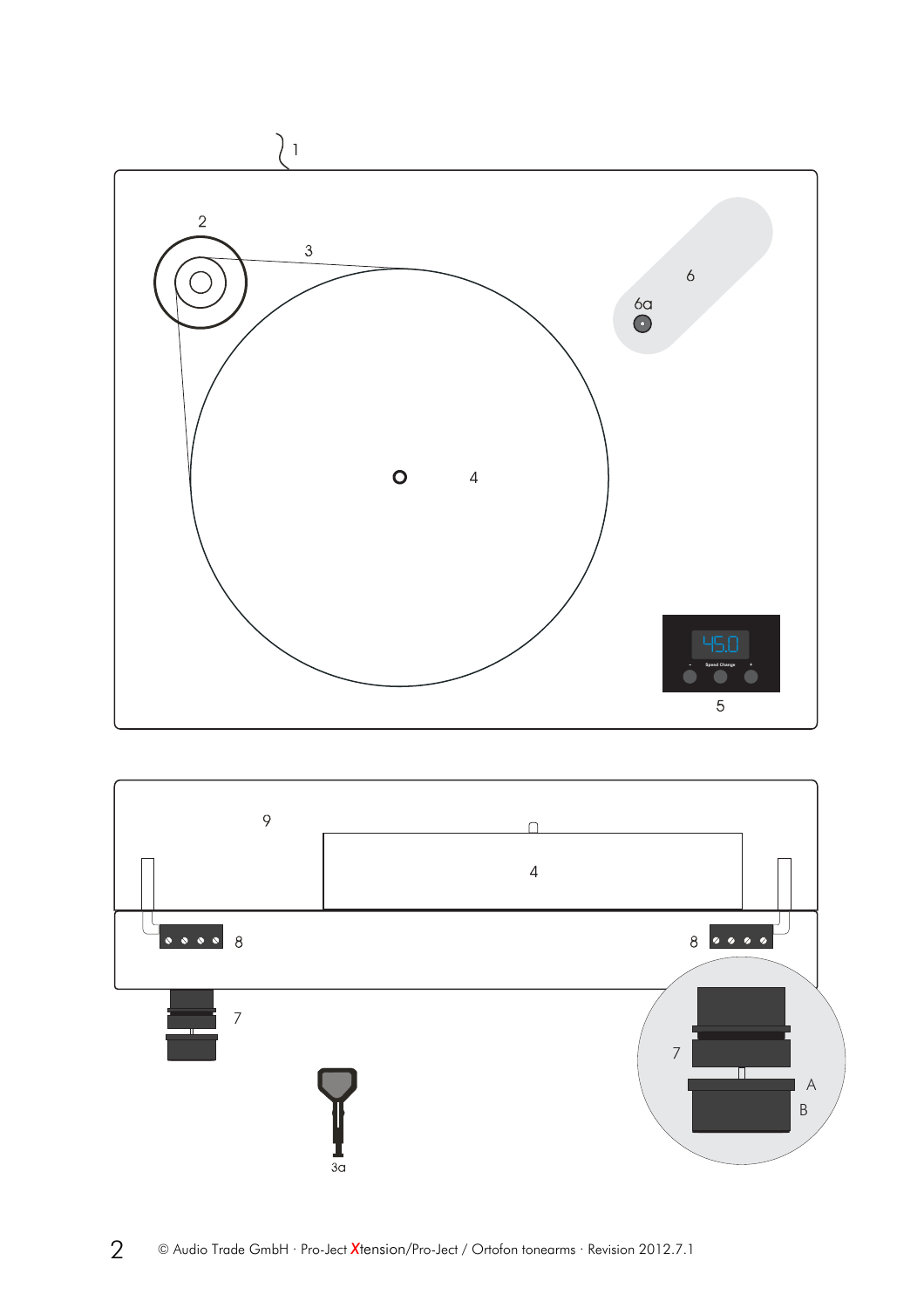# Pro-Ject *X*tension

# Controls, features and connections

- 1 Low voltage cable and power supply socket
- 2 Stepped drive pulley
- 3 Drive belt \* 3a Hook \*
- 4 Platter \*
- 5 ON/OFF switch, speed selector
- 6 Arm board 6a Spirit level
- 7 Adjustable feet \*
- 8 Lid hinges
- $9$  Lid  $*$

 Pulley cover (not shown) \* Record weight (not shown) \* Pro-Ject Connect it connection cable (not shown) \* Single adapter (not shown) \* Power supply (not shown) \* Gloves (not shown)

Dear music lover,

thank you for purchasing a PRO-JECT AUDIO record player.

In order to achieve maximum performance and reliability with this record player you should study these instructions for use carefully.



**!** *Warning of a hazard for the user, the unit or possible misuse.* 

*Important notice.* 

During assembly and adjustment of the deck small parts could be lost if not carefully placed in a suitable receptacle.

Before starting assembly make yourself acquainted with the parts listed above and correspondingly numbered in the technical drawings above. Separately packed items are marked with an asterisk \*.

#### Set-up

The deck is supplied partially disassembled and carefully packaged for safe transport. Carefully remove all parts from the transport packaging.

Screw the four feet (7) onto the threaded bolts located on the underside of the plinth. Make sure the surface you wish to use the turntable on is level (use a spirit level) before placing the turntable on it.

Carefully place the platter bearing housing over the bearing axle. Put the record weight on the platter and level the plinth using the spirit level (6a) and the adjustable feet (7).

To adjust the feet, hold (A) and turn (B). Turning (B) clockwise decreases the height, turning anticlockwise increases the height of the feet.

Fit the drive belt (3) around the platter (4) and the smaller diameter part of the motor pulley (2).

Avoid getting sweat or grease on the belt as these will deteriorate the performance and reduce the belt's lifespan. Use absorbent kitchen paper to remove any oil or grease from the outer edge of the hub and the belt. Put the pulley cover on its rests.



We recommend to use the record player without a mat on the platter.

# Fitting the lid

Fit the lid (dust cover 9) carefully over the hinge prongs and adjust the screws (8) until the lid stays open where you want it to without being too stiff to open or close.

#### Useful tips

The base and the record player should be positioned on a low-resonance surface such as wood or multiple layer ply board to avoid structural vibrations disturbing replay.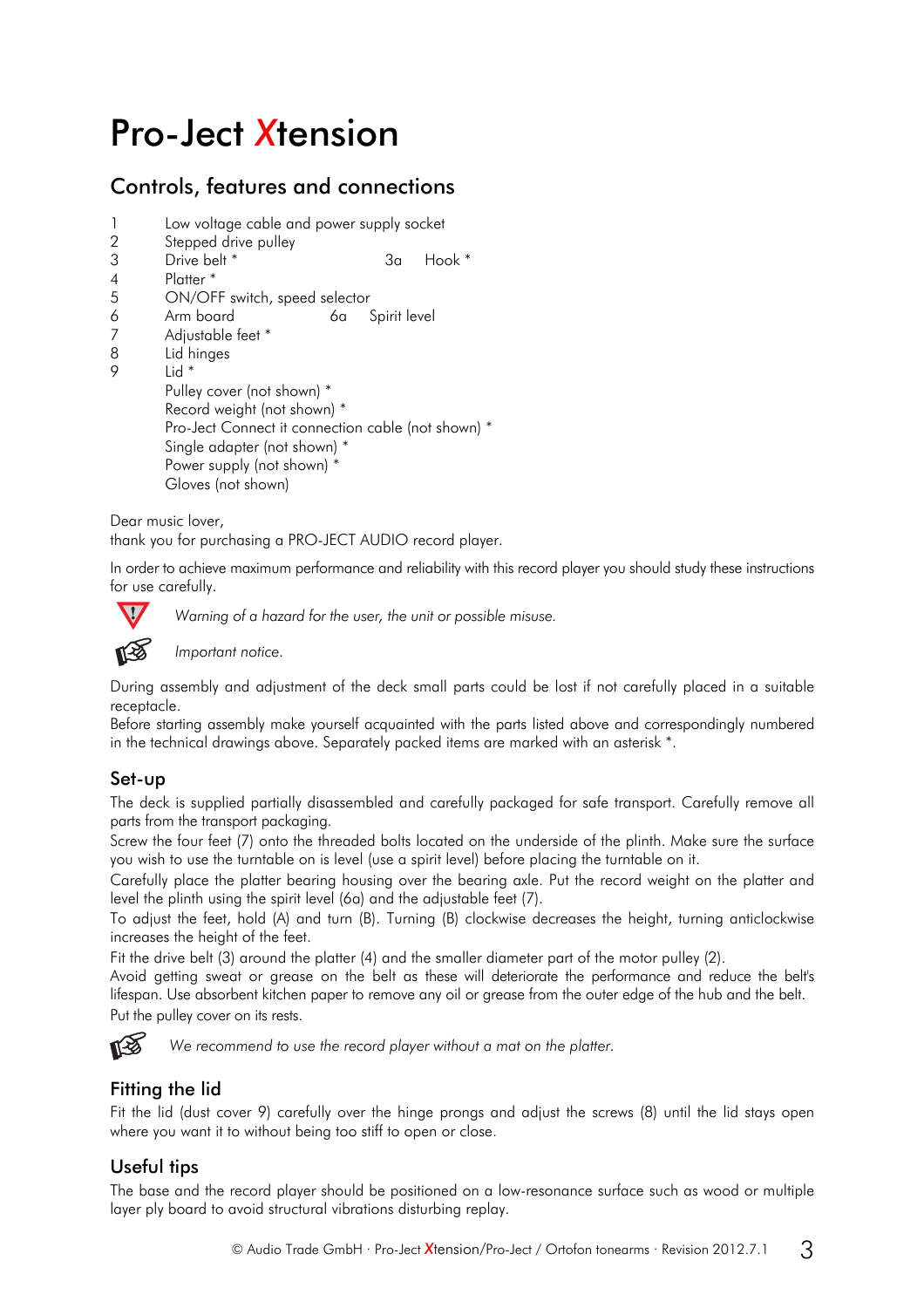#### Mains power connection

The turntable is supplied with a power supply suitable for your country's mains supply. Check the label before connecting to ensure compliance with the mains rating in your house.

Connect the low voltage plug from the power supply to the socket (1) on the rear of the record player before connecting the power supply to the mains.

#### Starting the motor, Stand By

Pressing the button Speed Change will switch on the player from stand by. Press and hold the button Speed Change to put the unit into stand by.

#### Changing replay speed

The belt must be on the smaller (50Hz models) larger (60Hz models) diameter part of the motor pulley.

Press the button **Speed Change** to switch between 33 and 45 r.p.m.. The selected speed will be displayed digitally.

To replay records at 78 r.p.m. perform the following steps: Remove the pulley cover. Using the tool (3a), fit the belt (3) around the larger (50Hz models, for 60Hz models the smaller diameter has to be used) diameter step of the pulley (2). Start the turntable by pressing the button **Speed Change** and switch the speed to 45 r.p.m., the platter will then revolve at 78 r.p.m.. The display still shows 45 r.p.m..



#### Pitch control

Repeatedly pressing the + or - buttons increases or decreases the replay speed in twenty steps of 0,1 r.p.m. respectively. The adjusted speed is displayed digitally.

#### Maintenance and cleaning

Your record player requires little or no reqular maintenance. Remove dust with the supplied antistatic cloth. It is recommended to fit the needle cover before cleaning or maintenance is carried out to avoid damage.

If the player is not used over a long period of time the drive belt can be removed to prevent unequal stretching.



**!** *Always disconnect the record player from the mains power supply as a precaution before maintenance!*

#### Technical specifications PRO-JECT *X*tension

| * Electronic speed change            | * 33/* 45 and 78 r.p.m.                                  |
|--------------------------------------|----------------------------------------------------------|
| Speed variance                       | ±0,09%                                                   |
| Wow and flutter                      | ±0,01%                                                   |
| Signal to noise                      | 73dB                                                     |
| Power consumption                    | 2W                                                       |
| Outboard power supply                | 16V/1.000mA AC, suitable for your country's mains supply |
| Dimensions ( $W \times H \times D$ ) | 550 x 250 x 450mm, dust cover open 550 x 550 x 560mm     |
| Weight                               | 20 <sub>kg</sub>                                         |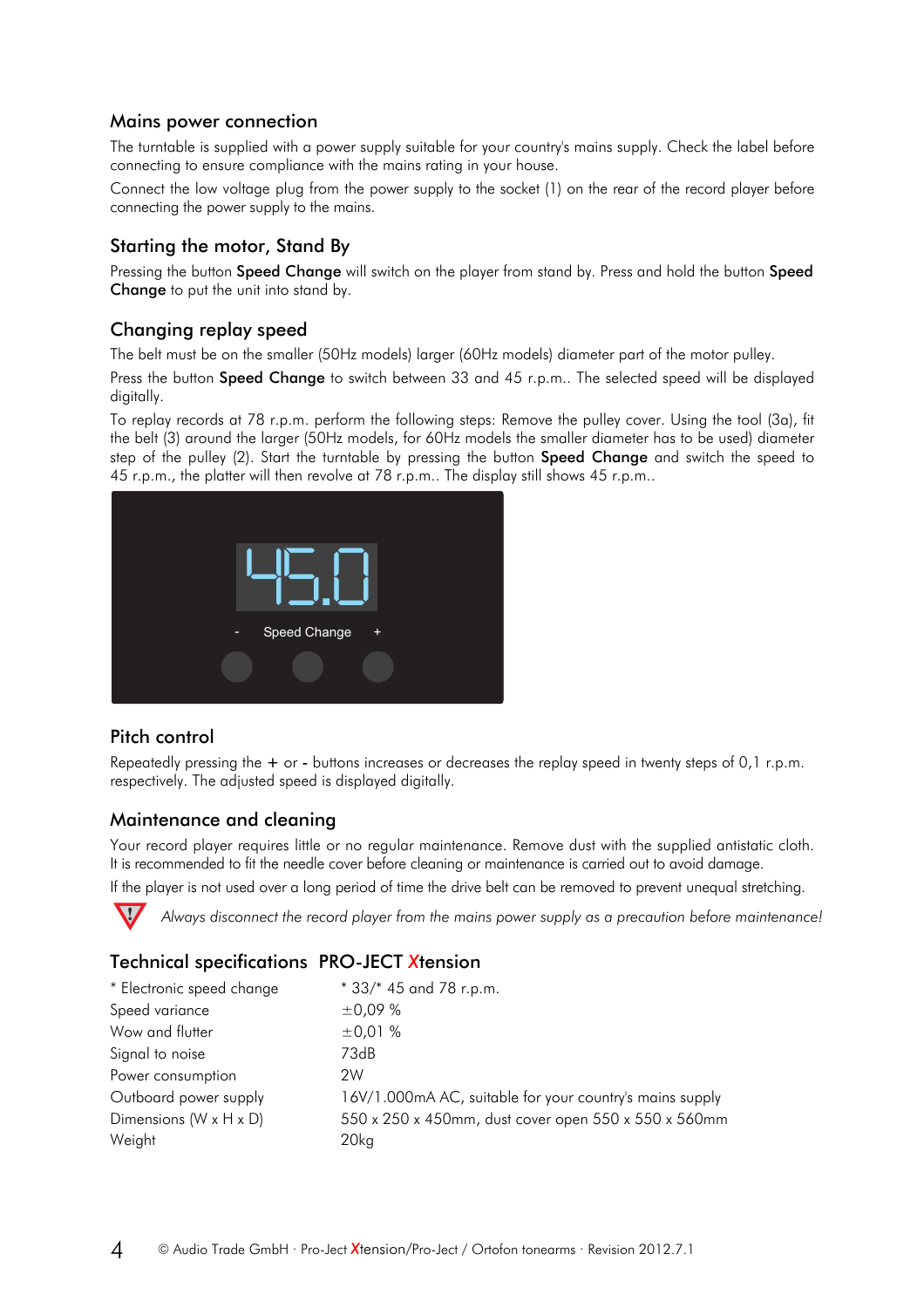#### Pro-Ject Evolution tonearms



- 1 Headshell with finger lift
- 2 Tonearm tube
- 3 Tonearm rest and removable transport lock
- 4 Tonearm lift lever
- 5 Anti-skating weight \*
- 6 Anti-skating weight wire support
- 7 Tonearm counterweight \* 7a Downforce scale
- 8 Anti-skating weight adjustment scale
- 9 Tonearm base

#### Cartridge downforce adjustment (Pro-Ject Evolution tonearms)

Remove the transport lock (3) from the tonearm. Store it in the original packaging so they are available for any future transportation.

Pushing carefully, turn the counterweight (7) onto the rear end of the tonearm tube (2), and so that the downforce scale (7a) shows towards the front of the player. Lower the armlift and position the cartridge in the space between arm rest and platter. Carefully rotate the counterweight (7) until the armtube balances out. The arm should return to the balanced position if it is moved up or down. Do not forget to remove the cartridge protection cap if fitted.

Once the arm is correctly balanced return it to the rest (3). Hold the counterweight (7) without moving it, and gently revolve the downforce scale ring (7a) until the zero is in line with the anti-skating prong (8). Check whether the arm still balances out.

Rotate the counterweight counter clockwise (seen from the front) to adjust the downforce according to the cartridge manufacturer's recommendations. One mark on the scale represents  $1 \text{ mN} (= 0.1g/0.1 \text{ Pond})$  of downforce.

Tonearm Pro-Ject 9cc Evolution: The counterweights (7) supplied are suitable for cartridges weighing between 5 - 7,5g (counterweight no. 28), 7 - 10g (counterweight no. 46), 9 - 11g (counterweight no. 43) or 10 - 14g (counterweight no. 29).

Tonearm Pro-Ject 12cc Evolution: The counterweights (7) supplied are suitable for cartridges weighing between 4 - 7g (counterweight no. 27), 6 - 9g (counterweight no. 31), 8 - 12g (counterweight no. 32) or 10 - 14g (counterweight no. 33).

Adjust the downforce prior to installing the anti-skating weight.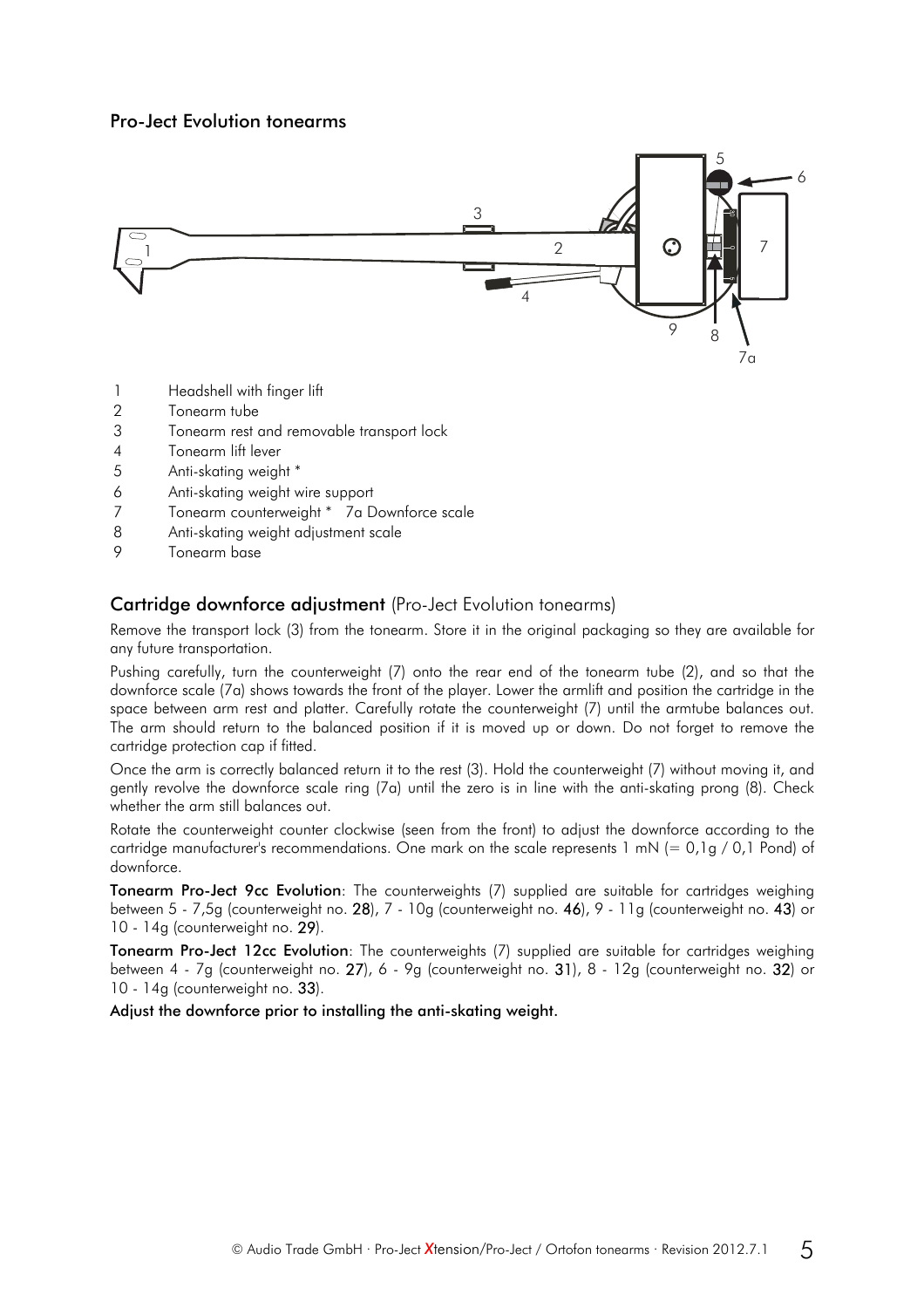# Adjusting the azimuth (Pro-Ject Evolution tonearms)

The cartridge needle must be vertical in the record groove in order to trace the groove wall modulations correctly.

A small screw at the bearing end of the arm allows incorrect azimuth to be corrected if your needle is not mounted exactly perpendicular to the cartridge body (which is often the case).

Slacken off the screw just enough to be able to revolve the arm tube without applying force. Note! Do not remove the screw completely!

With the aid of a good magnifying glass adjust the needle until it is vertical in the groove (i.e. perpendicular to the record's surface). Ideally this should correspond to the top surface of the cartridge body being parallel to the record surface, but in practice this is often not the case.

When you are satisfied that the needle is vertical retighten the screw carefully.

*Under no circumstances should the arm tube be adjusted with the needle still in the record groove! Irreparable damage may be caused to the cantilever suspension! The arm must be lifted to make each adjustment and lowered afterwards to check it.* 

# Anti-skating force adjustment (Pro-Ject Evolution tonearms)

The anti-skating force must be adjusted corresponding to the downforce as follows:

| Downforce       | Groove in the stub (15)            |
|-----------------|------------------------------------|
| $10 - 14$ mN    | 1 <sup>st</sup> from bearing rings |
| $15 - 19$ mN    | $2^{\text{nd}}$ "                  |
| 20mN and bigger | $2^{rd}$ $\blacksquare$<br>Ш       |



**Screw** 

Hang the loop of the thread of the anti-skating weight in the groove of the anti-skating stub (15) corresponding to the downforce applied to your cartridge and hang the thread in the groove of the wire support (17).

#### Adjusting the vertical tracking angle -vta- (Pro-Ject Evolution tonearms)

Put a record on the platter. When the needle is lowered into the record groove and the tonearm is not resting on the tonearm rest (3), the tube (2) of the tonearm should be parallel to the surface of the record.

If it is not loosen both hexagon screws in the tonearm base (9) just enough to allow vertical movement of the arm pillar without force and slide the arm up or down until it is parallel.

Carefully retighten the hexagon screws without applying excessive force (which would deform the arm pillar) – finger tight is quite sufficient.

# Technical specifications Pro-Ject 9cc Evolution

| Tonearm                  | medium mass                                             |
|--------------------------|---------------------------------------------------------|
| Supplied counterweights  | cartridge weight 5 - 7,5g, 7 - 10g, 9 - 11g or 10 - 14g |
| Downforce range          | $10 - 35$ mN                                            |
| Effective tonearm length | $9$ " (230mm)                                           |
| Overhang                 | 18mm                                                    |
| Tonearm cable length     | 123cm                                                   |
| Weight                   | 265g (without counterweight)                            |

#### Technical specifications Pro-Ject 12cc Evolution

| medium mass                                          |
|------------------------------------------------------|
| cartridge weight 4 - 7g, 6 - 9g, 8 - 12g or 10 - 14g |
| $10 - 35$ m $N$                                      |
| $12$ " (304,8mm)                                     |
| 13,2mm                                               |
| 123cm                                                |
| 271g (without counterweight)                         |
|                                                      |



 $\odot$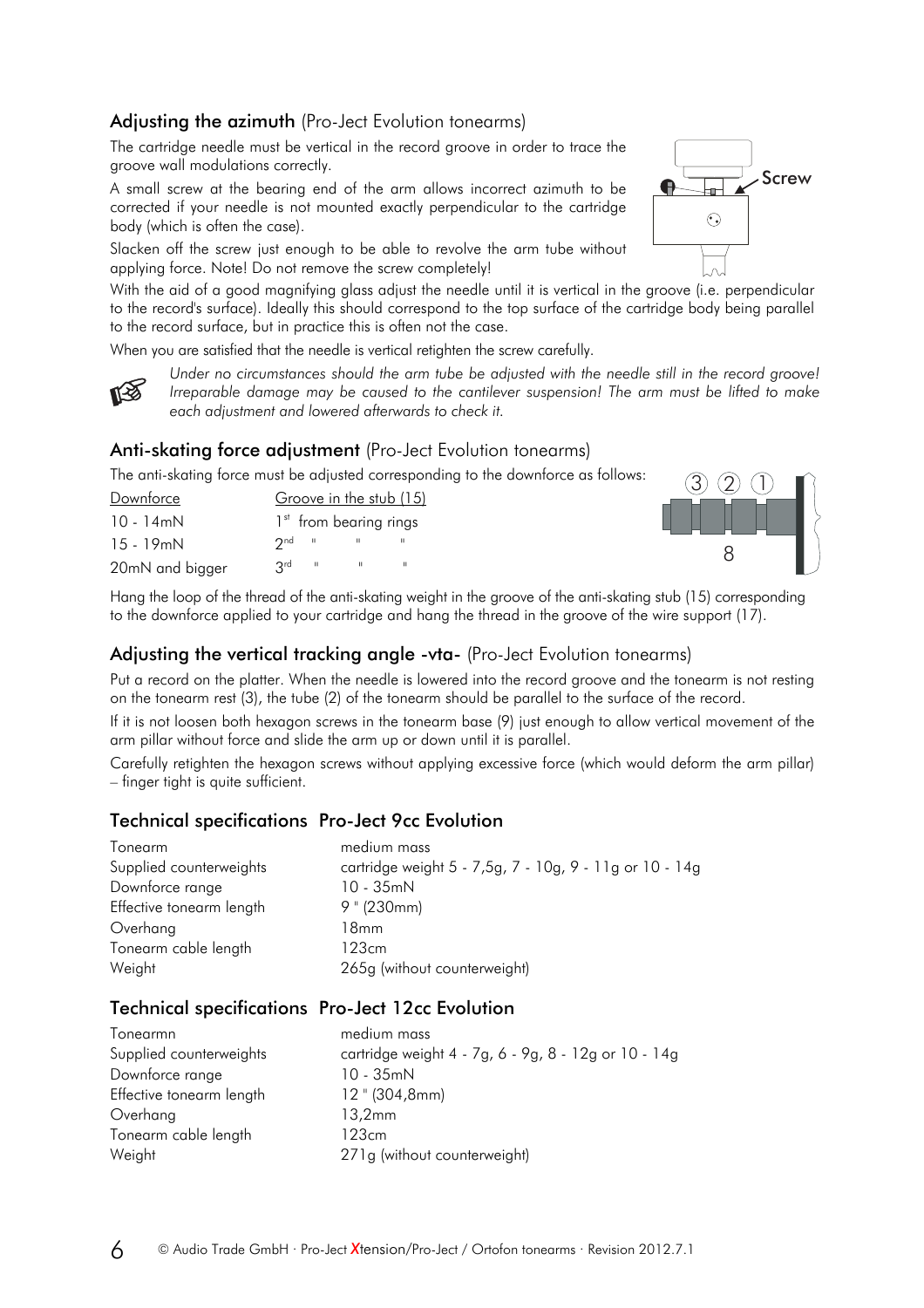#### Ortofon RS tonearms



- 1 Detachable headshell with finger lift
- 2 Tonearm tube
- 3 Tonearm rest and removable transport lock
- 4 Tonearm lift lever
- 5 Anti-skating force adjustment knob
- 6 Downforce adjustment knob
- 7 Tonearm counterweight with securing screw\*
- 8 Tonearm base

Stylus pressure gauge (not shown) \*

#### Cartridge downforce adjustment (Ortofon RS-Tonarme)

Remove the transport lock (3) from the tonearm. Store it in the original packaging so they are available for any future transportation. Set the knob (5) to 0.

Place the counterweight (7) halfway along the counterweight support rod at rear of arm, being sure to have the counterweights (7) securing screw uppermost. Lower the armlift and position the cartridge in the space between tonearm rest (3) and platter. Carefully move the counterweight (7) along the support rod, until the armtube (2) balances out. The arm should return to the balanced position if it is moved up or down. Do not forget to remove the cartridge protection cap if fitted.

With the power off, and the platter static, place the supplied stylus pressure gauge onto the platter.

Carefully lower the armlift and position the tip of the stylus on the pressure gauges measuring tongue. The downforce will be displayed digitally.

Adjust the Downforce, using the knob (6), to the cartridge manufacturer's recommendations. This adjustment must be done with the tonearm resting on the tonearm rest (3). Finally secure the counterweight with the securing screw (7).

The counterweight (7) supplied is suitable for cartridges weighing between 18 - 40g.

# Anti-skating force adjustment (Ortofon RS and AS tonearms)

The anti-skating force must be adjusted corresponding to the downforce. Rotate the knob (5) to adjust the Anti-skating force. One mark on the scale represents 5 mN (=  $0.5g / 0.5$  Pond) of downforce.

# Adjusting the vertical tracking angle -vta- (Ortofon RS and AS tonearms)

Put a record on the platter. When the needle is lowered into the record groove and the tonearm is not resting on the tonearm rest (3), the surface of the cartridge body should be parallel to the surface of the record.

If it is not loosen the hexagon screw in the tonearm base (8 RS tonearms or 7 AS tonearms) just enough to allow vertical movement of the arm pillar without force and slide the arm up or down until it is parallel.

Carefully retighten the hexagon screw without applying excessive force (which would deform the arm pillar) – finger tight is quite sufficient.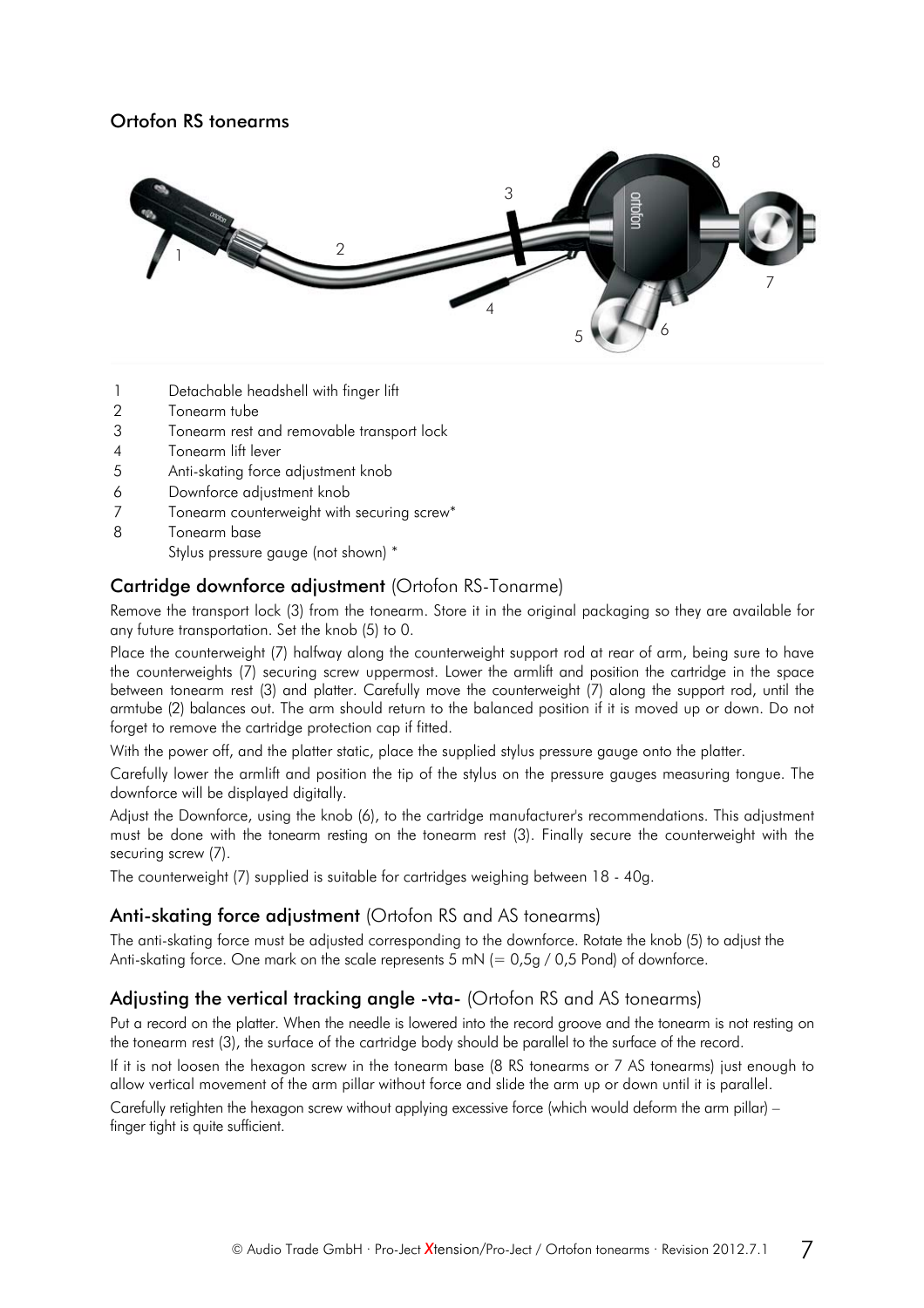# Ortofon AS tonearms



- 1 Detachable headshell with finger lift
- 2 Tonearm tube
- 3 Tonearm rest and removable transport lock
- 4 Tonearm lift lever
- 5 Anti-skating force adjustment knob
- 6 Tonearm counterweight \* 6a Downforce scale
- 7 Tonearm base

#### Cartridge downforce adjustment (Ortofon AS-Tonarme)

Remove the transport lock (3) from the tonearm. Store it in the original packaging so they are available for any future transportation. Set the knob (5) to 0.

Pushing carefully, turn the counterweight (6) onto the rear end of the tonearm tube (2), so that the downforce scale (6a) shows towards the front of the player. Lower the armlift and position the cartridge in the space between arm rest and platter. Carefully rotate the counterweight (6) until the armtube balances out. The arm should return to the balanced position if it is moved up or down. Do not forget to remove the cartridge protection cap if fitted.

Once the arm is correctly balanced return it to the rest (3). Hold the counterweight (6) without moving it, and gently revolve the downforce scale ring (6a) until the zero is in line with the black line at the rear end of the tonearm tube (2). Check whether the arm still balances out.

Rotate the counterweight counter clockwise (seen from the front) to adjust the downforce according to the cartridge manufacturer's recommendations.

The counterweight (6) supplied is suitable for cartridges weighing between 18 - 25g. An alternative weight for cartridges weighing between 26 - 38g is available as an accessory part.

#### Anti-skating force adjustment and Adjusting the vertical tracking angle -vta-

See Ortofon RS-tonearms

#### Connection to the amplifier

Connect the tonearm cables to the Phono input (sometimes labelled gram, disc or RIAA) on your amplifier. Make sure that the phono input offers correct matching and amplification for the type of cartridge used. Line inputs (such as CD, Tuner, Tape or Video) are not suitable.

Take care to connect the left and right channels correctly. The right channel is usually marked red, the left channel black or white. Check the manual supplied with your amplifier for relevant information. An earthing wire may be connected to the screw terminal between the sockets if you encounter hum problems when using the record player.

If your amplifier does not have an input suitable for phono cartridges you will require a separate phono amplifier stage for MM or MC cartridges which is then connected between the record player and a free line level input of the amplifier.

For detailed product information regarding Pro-Ject Audio phono amplifiers please refer to the Pro-Ject web site www.project-audio.com.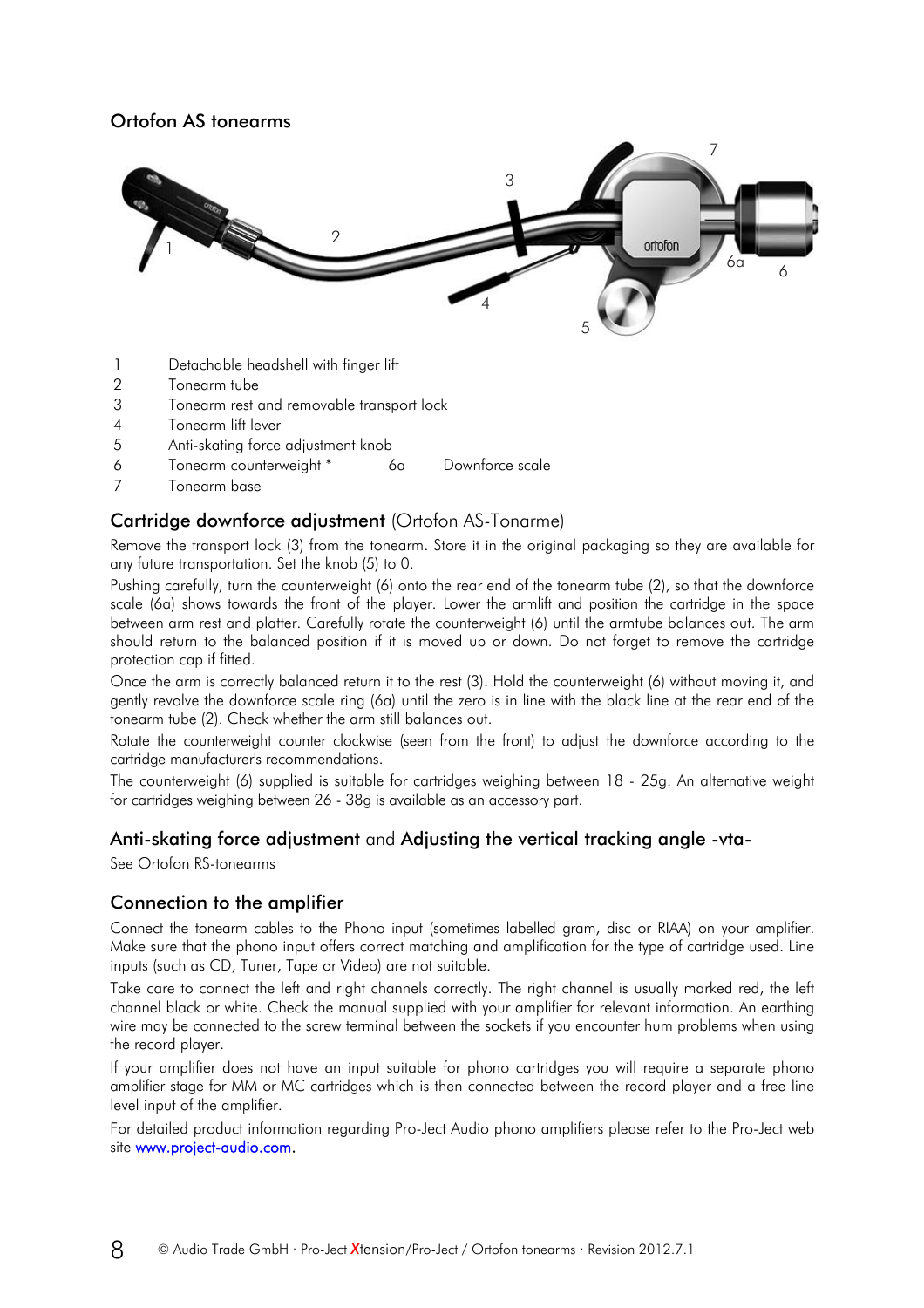# Technical specifications Ortofon RS-212D and Ortofon RS-309D

| Tonearm                  | medium mass                                     |
|--------------------------|-------------------------------------------------|
| Supplied counterweight   | cartridge weight 18 - 40g (including headshell) |
| Downforce range          | $0 - 50$ mN                                     |
| Effective tonearm length | RS-212D - 229mm / RS-309D - 326mm               |
| Overhang                 | 15mm                                            |
| Offset angle             | RS-212D - 22 Grad / RS-309D - 19 Grad           |
| Tonearm cable length     | 123cm                                           |
| Weight                   | RS-212D - 655g / RS-309D - 725g                 |
|                          | (plus headshell and cartridge)                  |

#### Technical specifications Ortofon AS-212S and Ortofon AS-309S

| Tonearm                  | medium mass                                                                                |
|--------------------------|--------------------------------------------------------------------------------------------|
| Supplied counterweight   | cartridge weight 18 - 25g (including headshell)                                            |
| Optional counterweights  | cartridge weight 26 - 38g (including headshell)<br>AS-212S - weight C / AS-309S - weight D |
| Downforce range          | $0 - 50$ mN                                                                                |
| Effective tonearm length | AS-212S - 229mm / AS-309S - 326mm                                                          |
| Overhang                 | 15mm                                                                                       |
| Offset angle             | AS-212S - 22 Grad / AS-309S - 19 Grad                                                      |
| Tonearm cable length     | 123cm                                                                                      |
| Weight                   | AS-212S - 483g / AS-309S - 535g<br>(plus headshell and cartridge)                          |

#### Fitting and connecting the cartridge

All cartridges with half inch mounting holes can be fitted. Leaving the needle's protection cover on, fit the cartridge to the headshell using the screws supplied with the cartridge by passing one screw through each slot in the headshell (1). Do not tighten the nuts yet.

Connect the tonearm wires to the cartridge pins as follows:

| white | left channel positive $(L+)$ |
|-------|------------------------------|
| red   | right channel pos. $(R+)$    |
| green | right channel return (R -)   |
| blue  | left channel return (L -)    |

The full sound quality of the record player can only be achieved if the cartridge is correctly adjusted. Particular tools like the PRO-JECT alignment tool are required to accomplish this job properly. If you are not well acquainted with the adjustment of cartridges you are advised to call upon the willing help of your PRO-JECT dealer to accomplish this task for you.



*Please note: adjusting a cartridge and tonearm calls for the greatest care in order to avoid damaging the cartridge or tonearm bearings. Leave this work to your dealer if you are in any way unsure of the necessary steps and precautions to be taken.*